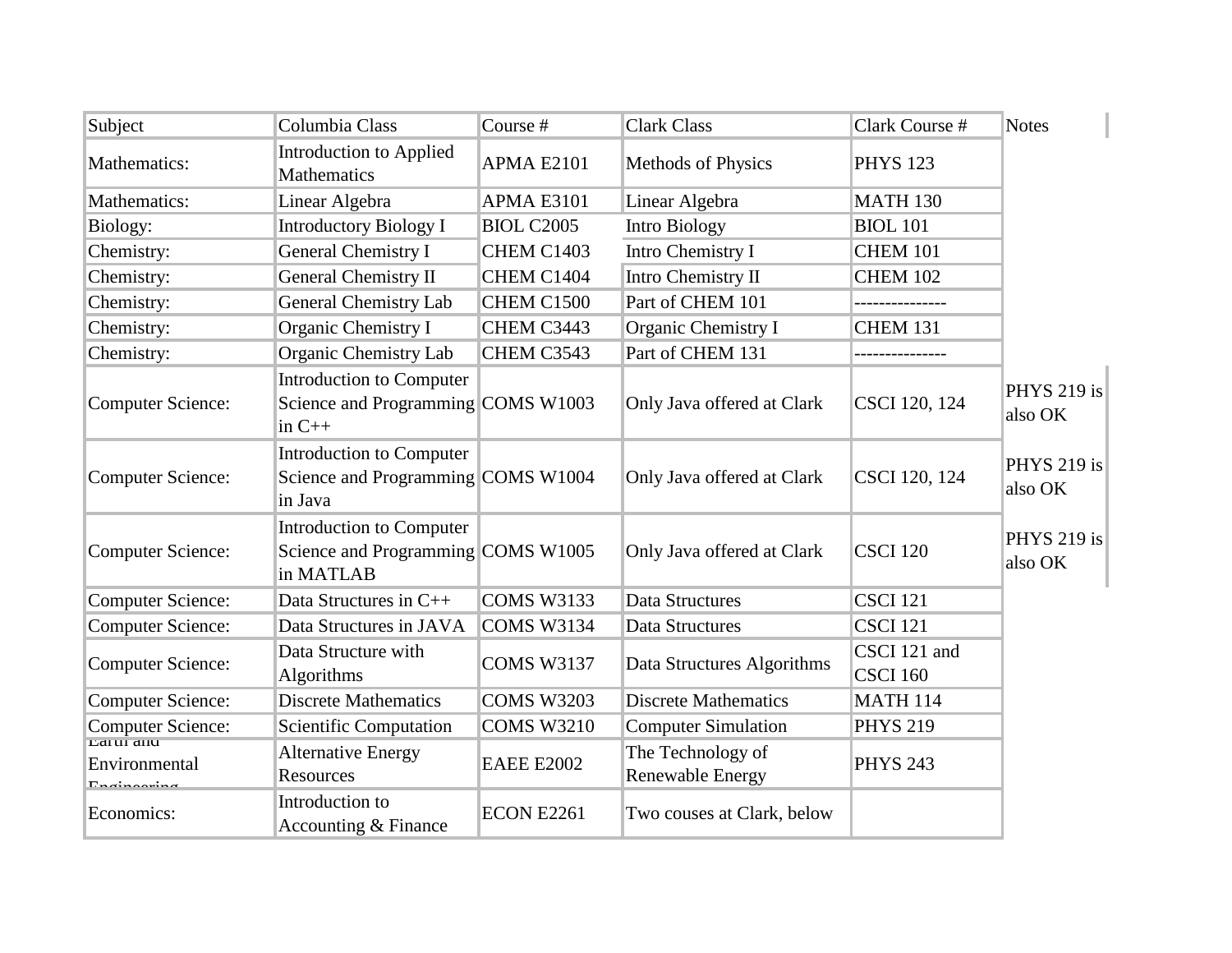|                                                             |                                                                   |                   | Principles of Accounting                           | <b>ECON 101</b> |
|-------------------------------------------------------------|-------------------------------------------------------------------|-------------------|----------------------------------------------------|-----------------|
|                                                             |                                                                   |                   | Corporate Finance                                  | <b>ECON 240</b> |
| Economics:                                                  | Principle of Economics                                            | <b>ECON W1105</b> | Principles of Economics                            | <b>ECON 010</b> |
| Biology:                                                    | <b>Environmental Biology:</b><br>Molecules & Cells                | <b>EEEB W2001</b> | Environmental and<br><b>Conservational Biology</b> | <b>BIOL 103</b> |
| Earth & Environmental<br>Sciences:                          | Earth's Environmetal<br>systems: Climate                          | <b>EESC V2100</b> | <b>Weather and Climate</b>                         | <b>GEOG 102</b> |
| Earth & Environmental<br>Sciences:                          | <b>Earth's Environmetal</b><br>systems: The Solid Earth<br>System | <b>EESC V2200</b> |                                                    |                 |
| Earth & Environmental<br>Sciences:                          | <b>Advanced General</b><br>Geology                                | <b>EESC W4001</b> | <b>Earth System Science</b>                        | <b>GEOG 104</b> |
| <b>Electrical Engineering:</b>                              | Intro. To Electrical<br>Engineering**                             | <b>ELEN E1201</b> | <b>Electronics Laboratory</b>                      | <b>PHYS 219</b> |
| English:                                                    | <b>English Composition</b>                                        | <b>ENGL C1010</b> | Any VE (verbal expression)<br>course at Clark      |                 |
|                                                             | Mechanics                                                         | <b>ENME E3105</b> | <b>Classical Mechanics</b>                         | <b>PHYS 160</b> |
| <b>Industrial Engineering</b><br>and Operations<br>Research | Probability                                                       | <b>IEOR E3658</b> | Probability & Statistics                           | <b>MATH 217</b> |
| Mathematics:                                                | Calculus I                                                        | <b>MATH V1101</b> | <b>Calculus I or Calculus I</b><br>Honors          | MATH 120, 124   |
| Mathematics:                                                | Calculus II                                                       | <b>MATH V1102</b> | Calculus II or Calculus II<br>Honors               | MATH 121, 125   |
| Mathematics:                                                | Calculus III                                                      | <b>MATH V1201</b> | Linier algebra                                     | <b>MATH 130</b> |
| Mathematics:                                                | Calculus IV                                                       | <b>MATH V1202</b> | <b>Multivariable Calculus</b>                      | <b>MATH 131</b> |
| Mathematics :                                               | <b>Ordinary Differential</b><br>Equations:                        | <b>MATH V1210</b> | <b>Differential Equations</b>                      | <b>MATH 244</b> |
| Mathematics:                                                | Linear Algebra                                                    | <b>MATH V2010</b> |                                                    |                 |